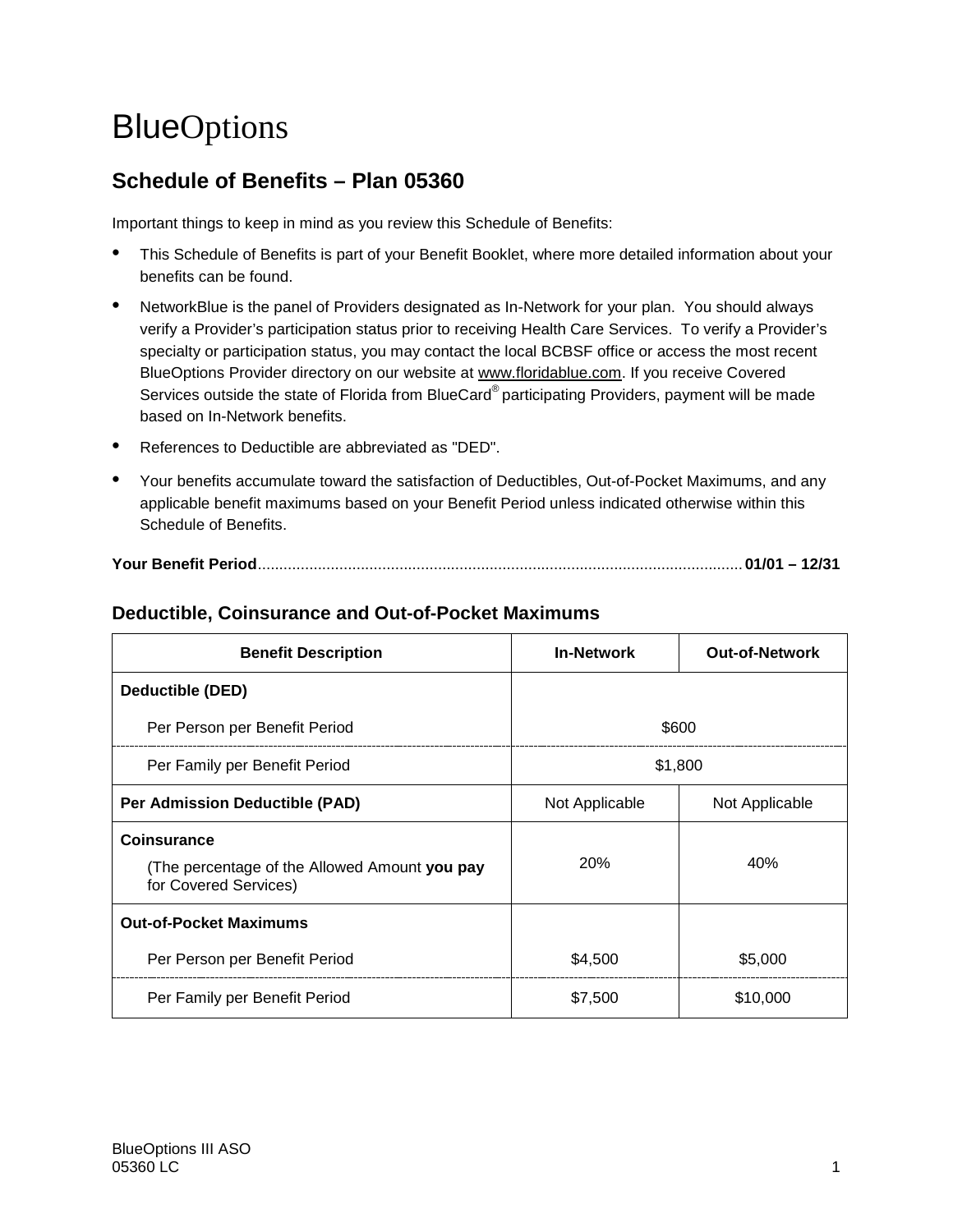Amounts incurred for In-Network Services will only be applied to the amounts listed in the In-Network column and amounts incurred for Out-of-Network Services will only be applied to the amounts listed in the Out-of-Network column, unless otherwise indicated within this Schedule of Benefits. This includes the Deductible and Out-of-Pocket Maximum amounts.

What **applies** to out-of-pocket maximums? • DED

- 
- PAD, when applicable
- Coinsurance
- Copayments<br>• Any Prescript
- Any Prescription Drug Cost Share amounts

What **does not apply** to out-of-pocket maximums? • Non-covered charges

- 
- Any benefit penalty reductions
- Charges in excess of the Allowed Amount

## **Important information affecting the amount you will pay:**

As you review the Cost Share amounts in the following charts, please remember:

- Review this Schedule of Benefits carefully; it contains important information concerning your share of the expenses for Covered Services you receive. Amounts listed in this schedule are the Cost Share amounts **you pay**.
- Your Cost Share amounts **will vary** depending upon the Provider you choose, the type of Services you receive, and the setting in which the Services are rendered.
- Payment for Covered Services is based on our **Allowed Amount** and may be less than the amount the Provider bills for such Service. You are responsible for any charges in excess of the Allowed Amount for Out-of-Network Providers.
- If a Copayment is listed in the charts that follow, the Copayment applies per visit.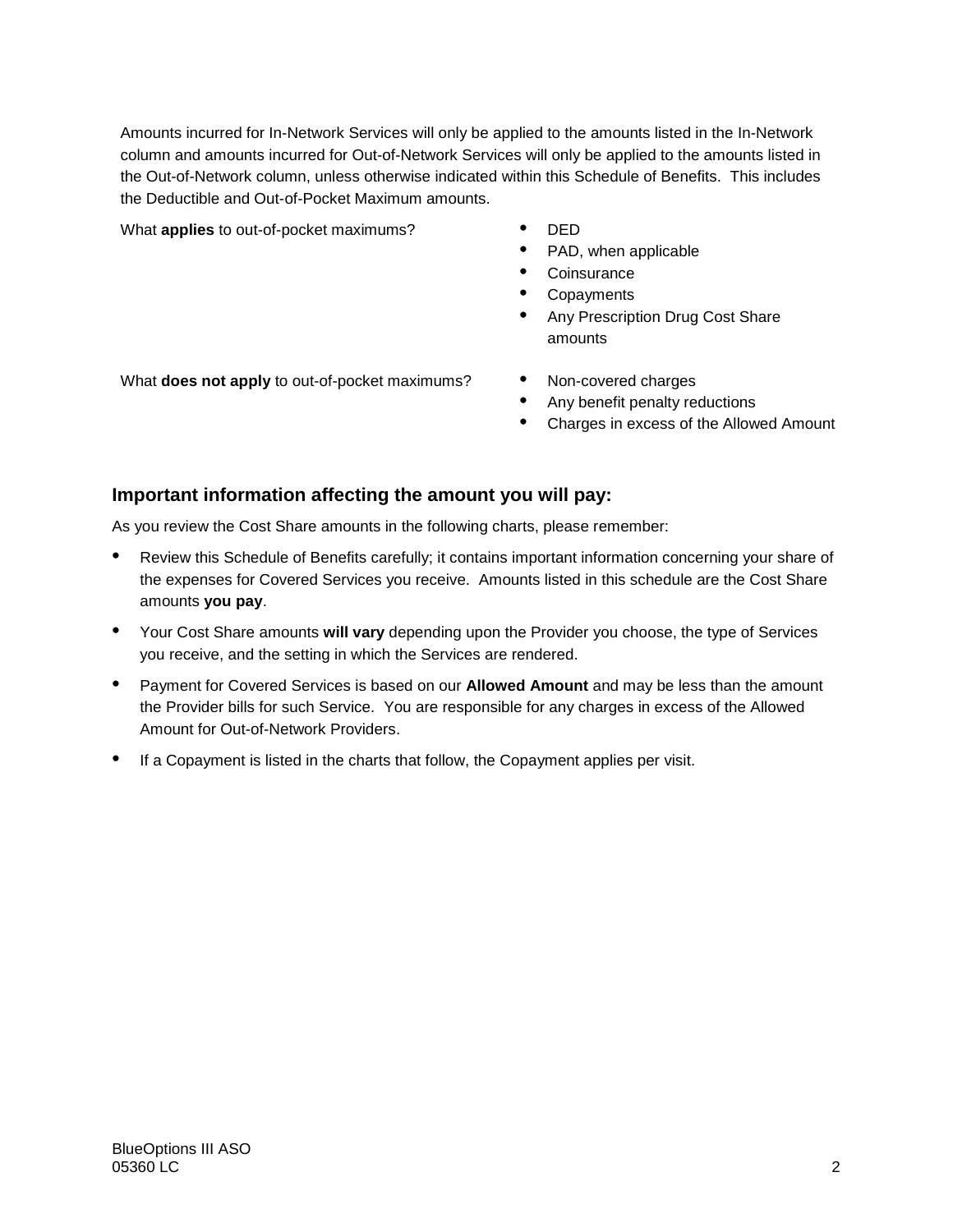## **Office Services**

A Family Physician is a Physician whose primary specialty is, according to BCBSF's records, one of the following: Family Practice, General Practice, Internal Medicine, and Pediatrics.

| <b>Benefit Description</b>                                                  | <b>In-Network</b> | <b>Out-of-Network</b> |
|-----------------------------------------------------------------------------|-------------------|-----------------------|
| Office visits rendered by                                                   |                   |                       |
| <b>Family Physicians</b>                                                    | \$15              | $DED + 40%$           |
| Other health care professionals licensed to<br>perform such Services        | $DED + 20%$       | $DED + 40%$           |
| <b>Advanced Imaging Services</b>                                            |                   |                       |
| (CT/CAT Scans, MRAs, MRIs, PET Scans and<br>nuclear cardiology) rendered by |                   |                       |
| <b>Family Physicians</b>                                                    | \$125             | $DED + 40%$           |
| Other health care professionals licensed to<br>perform such Services        | \$125             | $DED + 40%$           |
| Allergy Injections rendered by                                              |                   |                       |
| <b>Family Physicians</b>                                                    | \$10              | $DED + 40%$           |
| Other health care professionals licensed to<br>perform such Services        | \$10              | $DED + 40%$           |
| E-Visits rendered by                                                        |                   |                       |
| <b>Family Physicians</b>                                                    | \$10              | $DED + 40%$           |
| Other health care professionals licensed to<br>perform such Services        | \$10              | $DED + 40%$           |
| Durable Medical Equipment, Prosthetics, and<br><b>Orthotics</b>             | $DED + 20%$       | $DED + 40%$           |
| <b>Convenient Care Centers</b>                                              | \$15              | $DED + 40%$           |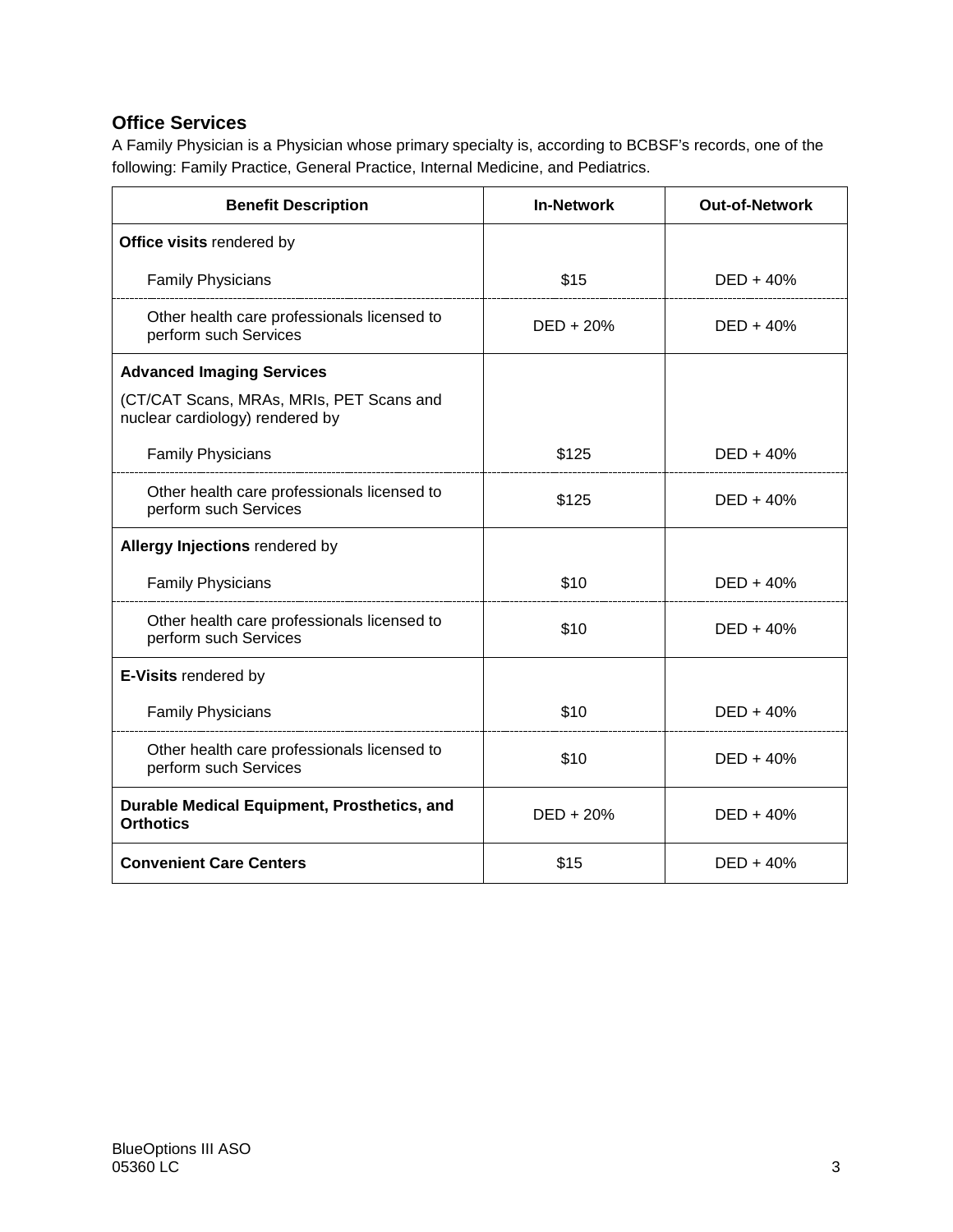## **Medical Pharmacy**

| <b>Benefit Description</b>                                                                                                                                                                                                                                                                                           | <b>In-Network</b> | <b>Out-of-Network</b> |
|----------------------------------------------------------------------------------------------------------------------------------------------------------------------------------------------------------------------------------------------------------------------------------------------------------------------|-------------------|-----------------------|
| Prescription Drugs administered in the office by:                                                                                                                                                                                                                                                                    |                   |                       |
| <b>Family Physicians</b>                                                                                                                                                                                                                                                                                             | <b>20%</b>        | $DED + 40%$           |
| Physicians other than Family Physicians and<br>other health care professionals licensed to<br>perform such Services                                                                                                                                                                                                  | <b>20%</b>        | $DED + 40%$           |
| Out-of-Pocket Maximum per Person per Month                                                                                                                                                                                                                                                                           | \$50              | Not Applicable        |
| <b>Important</b> – The Cost Share for Medical Pharmacy Services applies to the Prescription Drug only and<br>is in addition to the office Services Cost Share. Immunizations, allergy injections as well as Services<br>covered through a pharmacy program are not considered Medical Pharmacy. Please refer to your |                   |                       |

Benefit Booklet for a description of Medical Pharmacy.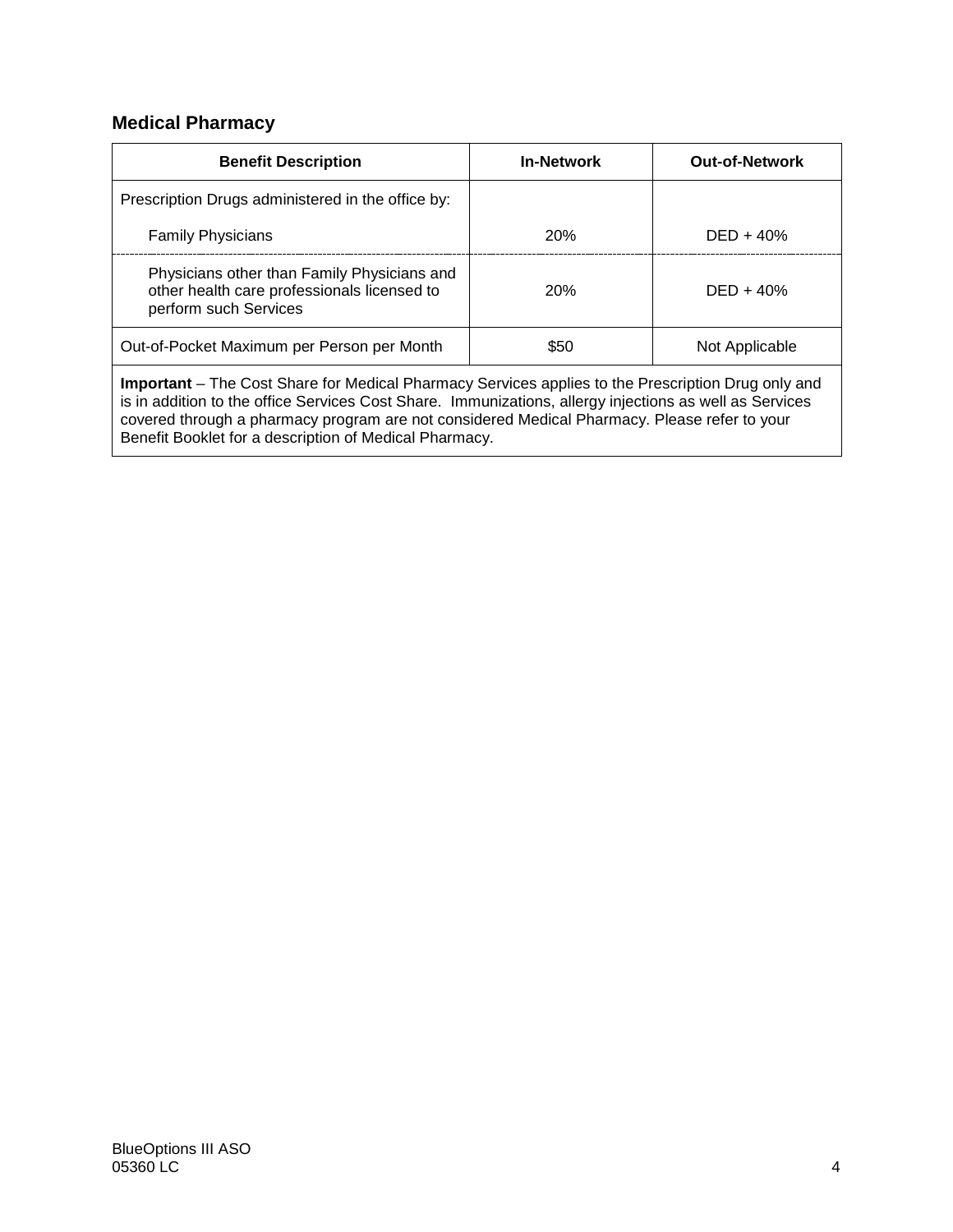## **Preventive Health Services**

| <b>Benefit Description</b>                                                                                                                              | <b>In-Network</b> | <b>Out-of-Network</b> |
|---------------------------------------------------------------------------------------------------------------------------------------------------------|-------------------|-----------------------|
| <b>Adult Wellness Services</b>                                                                                                                          |                   |                       |
| Rendered by                                                                                                                                             |                   |                       |
| <b>Family Physicians</b>                                                                                                                                | \$0               | 40%                   |
| Other health care professionals licensed to<br>perform such Services                                                                                    | \$0               | 40%                   |
| All other locations                                                                                                                                     | \$0               | 40%                   |
| <b>Adult Well Woman Services</b>                                                                                                                        |                   |                       |
| Rendered by                                                                                                                                             |                   |                       |
| <b>Family Physicians</b>                                                                                                                                | \$0               | 40%                   |
| Other health care professionals licensed to<br>perform such Services                                                                                    | \$0               | 40%                   |
| All other locations                                                                                                                                     | \$0               | 40%                   |
| Child Health Supervision Services rendered by                                                                                                           |                   |                       |
| <b>Family Physicians</b>                                                                                                                                | \$0               | 40%                   |
| Other health care professionals licensed to<br>perform such Services                                                                                    | \$0               | 40%                   |
| All other locations                                                                                                                                     | \$0               | 40%                   |
| <b>Mammograms</b>                                                                                                                                       | \$0               | \$0                   |
| <b>Routine Colonoscopy</b>                                                                                                                              |                   |                       |
| Note: For diagnostic colonoscopies the DED is<br>waived and the appropriate Coinsurance or<br>Copayment will apply based on the location of<br>service. | \$0               | \$0                   |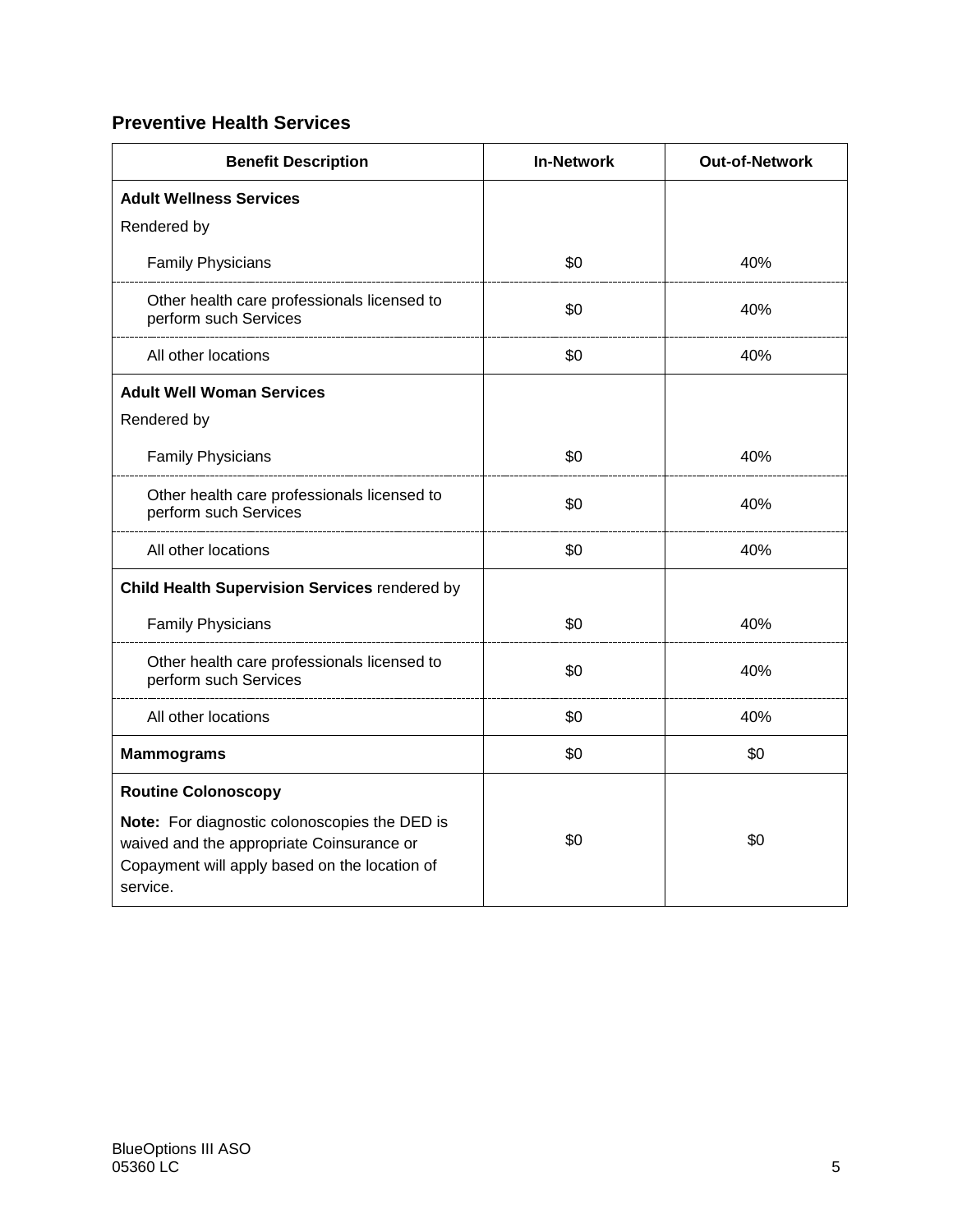## **Outpatient Diagnostic Services**

| <b>Benefit Description</b>                                                                 | <b>In-Network</b>                          | <b>Out-of-Network</b> |
|--------------------------------------------------------------------------------------------|--------------------------------------------|-----------------------|
| <b>Independent Clinical Lab</b>                                                            | \$0                                        | $DED + 40%$           |
| Independent Diagnostic Testing Facility                                                    |                                            |                       |
| Advanced Imaging Services (CT/CAT Scans,<br>MRAs, MRIs, PET Scans and nuclear<br>medicine) | \$125                                      | $DED + 40%$           |
| All other diagnostic Services (e.g., X-rays)                                               | \$50                                       | $DED + 40%$           |
| <b>Outpatient Hospital Facility</b>                                                        | See Hospital Services<br><b>Outpatient</b> |                       |

## **Emergency and Urgent Care Services**

| <b>Benefit Description</b>   | <b>In-Network</b>                                            | <b>Out-of-Network</b> |
|------------------------------|--------------------------------------------------------------|-----------------------|
| <b>Ambulance Services</b>    | In-Network DED $+20\%$                                       |                       |
| <b>Emergency Room Visits</b> | <b>See Hospital Services</b><br><b>Emergency Room Visits</b> |                       |
| <b>Urgent Care Center</b>    | \$30                                                         | $DED + $30$           |

## **Outpatient Surgical Services**

| <b>Benefit Description</b>                                                 | <b>In-Network</b>                                 | <b>Out-of-Network</b>  |
|----------------------------------------------------------------------------|---------------------------------------------------|------------------------|
| <b>Ambulatory Surgical Center</b>                                          |                                                   |                        |
| Facility (per visit)                                                       | \$100                                             | $DED + 40%$            |
| Radiologists, Anesthesiologists, and<br>Pathologists                       | $DED + 20%$                                       | In-Network $DED + 20%$ |
| Other health care professional Services<br>rendered by all other Providers | $DED + 20%$                                       | $DED + 40%$            |
| <b>Outpatient Hospital Facility</b>                                        | <b>See Hospital Services</b><br><b>Outpatient</b> |                        |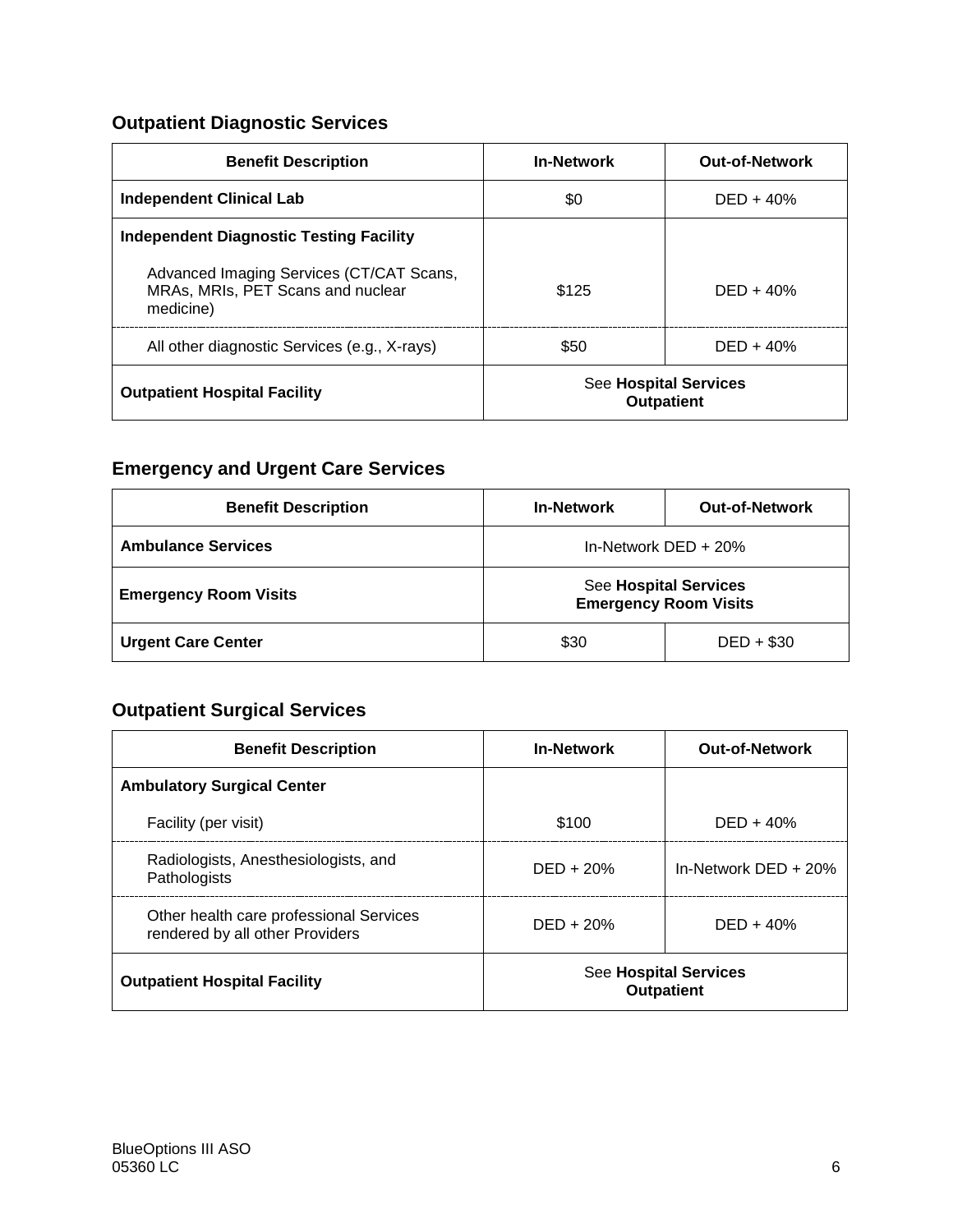## **Hospital Services**

|                                                          | <b>In-Network</b> |                                                                    |                       |
|----------------------------------------------------------|-------------------|--------------------------------------------------------------------|-----------------------|
| <b>Benefit Description</b>                               | Option 1*         | Option 2*<br>and Out-of-State<br><b>BlueCard®</b><br>Participating | <b>Out-of-Network</b> |
| Inpatient                                                |                   |                                                                    |                       |
| Facility Services (per admission)                        | \$750             | \$1,000                                                            | DED + 40%**           |
| Physician and other health care<br>professional Services | DED + 20%         |                                                                    | In-Network DED + 20%  |
| <b>Outpatient</b>                                        |                   |                                                                    |                       |
| Facility (per visit)                                     | \$150             | \$250                                                              | $DED + 40%$           |
| Physician and other health care<br>professional Services | DED + 20%         |                                                                    | In-Network DED + 20%  |
| <b>Therapy Services</b>                                  | \$45              | \$60                                                               | $DED + 40%$           |
| <b>Emergency Room Visits</b>                             |                   |                                                                    |                       |
| Facility (Copayment waived if<br>admitted)               | \$250             |                                                                    | \$250                 |
| Physician and other health care<br>professional Services | $DED + 20%$       |                                                                    | In-Network DED $+20%$ |

\*Please refer to the current Provider Directory to determine the applicable option for each In-Network Hospital.

\*\*If you are admitted to an Out-of-Network Hospital as an inpatient at the time of the emergency room visit to the same facility the Out-of-Network Deductible and In-Network Coinsurance will apply to that admission.

#### **Important:**

Certain categories of Providers may not be available In-Network in all geographic regions. This includes, but is not limited to, anesthesiologists, radiologists, pathologists and emergency room physicians. This plan will pay for Covered Services rendered by a Physician in a Hospital setting (i.e., inpatient, outpatient, or emergency room) at the In-Network benefit level. Claims paid in accordance with this note will be applied to the In-Network DED and Out-of-Pocket Maximums.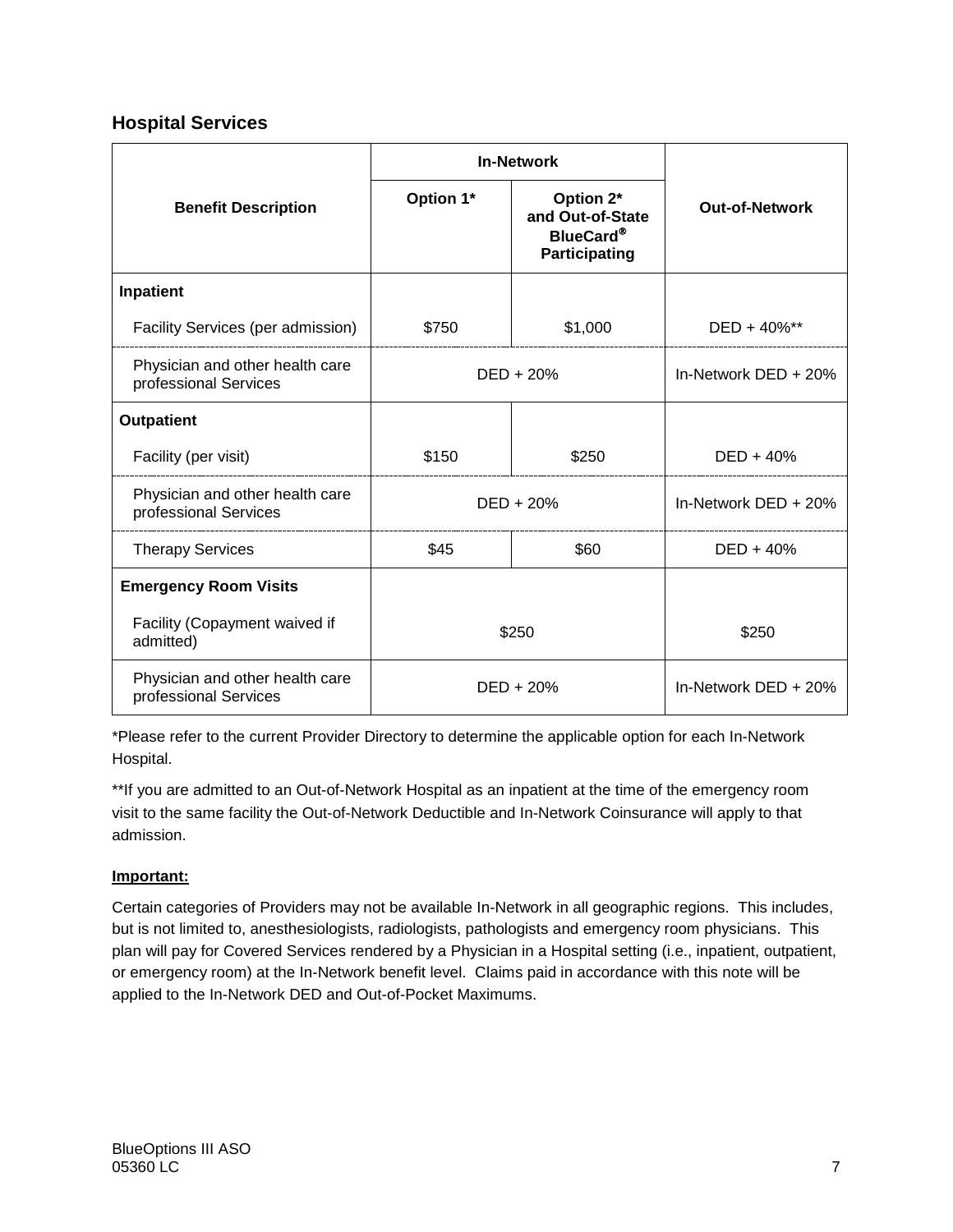## **Behavioral Health Services**

| <b>Benefit Description</b>                                                                      | <b>In-Network</b> | <b>Out-of-Network</b> |
|-------------------------------------------------------------------------------------------------|-------------------|-----------------------|
| <b>Mental Health and Substance Dependency</b><br><b>Treatment Services</b>                      |                   |                       |
| Outpatient                                                                                      |                   |                       |
| Facility Services rendered at:                                                                  |                   |                       |
| <b>Emergency Room</b>                                                                           | \$250             | \$250                 |
| Hospital                                                                                        | \$150             | DED + 40%             |
| Physician Services at Hospital and ER                                                           | \$0               | \$0                   |
| Physician and other health care professionals<br>licensed to perform such Services rendered at: |                   |                       |
| Family Physician office                                                                         | \$15              | $DED + 40%$           |
| Specialist office                                                                               | $DED + 20%$       | $DED + 40%$           |
| All other locations                                                                             |                   |                       |
| Family Physician                                                                                | \$15              | $DED + 40%$           |
| Other health care professionals<br>licensed to perform such Services                            | \$50              | $DED + 40%$           |
| Inpatient                                                                                       |                   |                       |
| <b>Facility Services</b>                                                                        | \$750             | DED + 40%             |
| Physicians and other health care<br>professionals licensed to perform such<br>Services          | \$0               | \$0                   |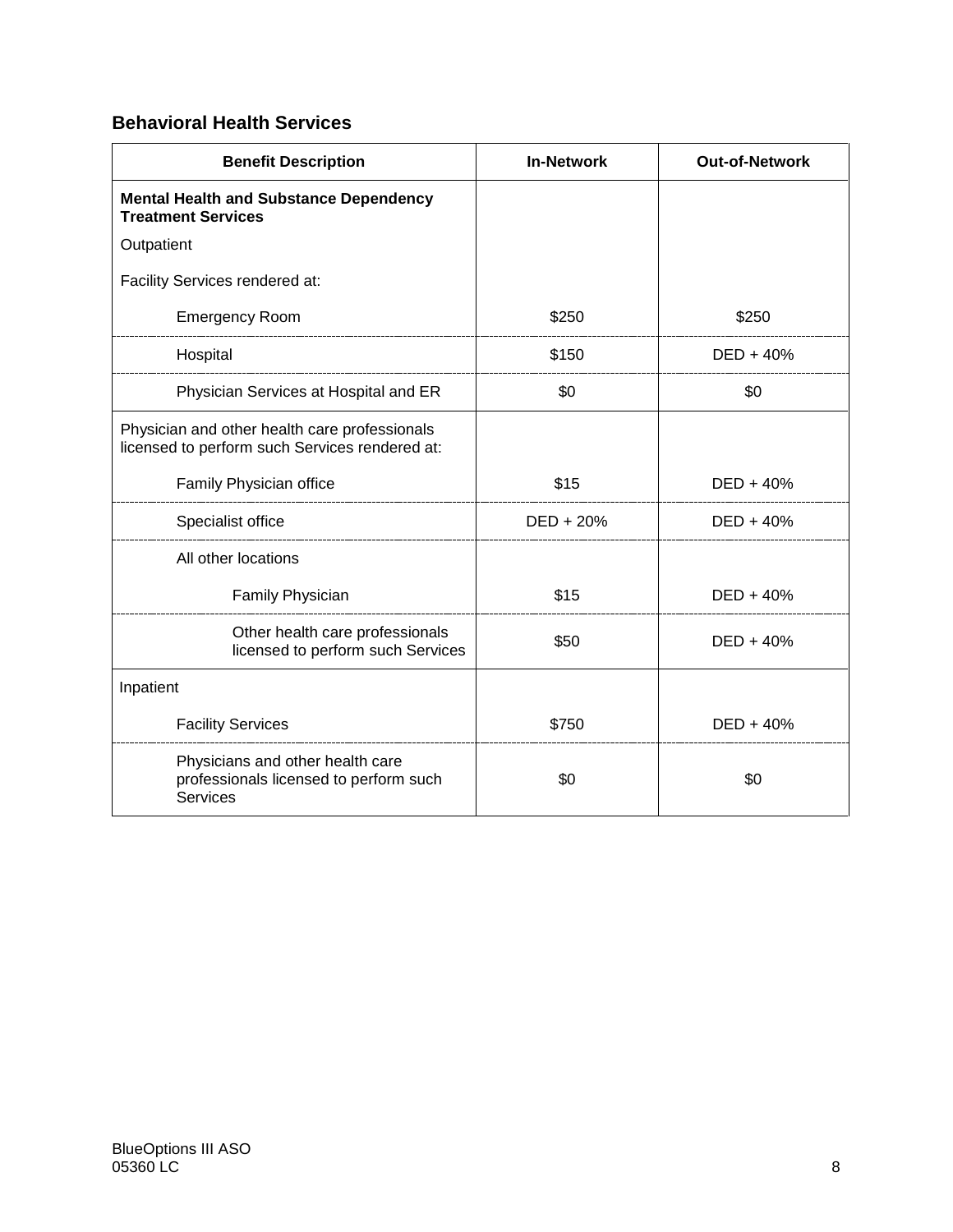## **Diabetes Wellness Program**

| <b>Benefit Description</b>                                                                                                  | <b>In-Network</b> | <b>Out-of-Network</b> |
|-----------------------------------------------------------------------------------------------------------------------------|-------------------|-----------------------|
| Annual foot exam services rendered by:                                                                                      |                   |                       |
| <b>Family Physicians</b><br>1.                                                                                              | \$15              | $DED + 40%$           |
| Physicians other than Family Physicians;<br>2.<br>and Other health care professionals licensed<br>to perform such Services. | <b>20%</b>        | $DED + 40%$           |
| Dilated eye exam services rendered by:                                                                                      |                   |                       |
| <b>Family Physicians</b><br>1.                                                                                              | \$15              | 40%                   |
| 2.<br>Physicians other than Family Physicians;<br>and Other health care professionals licensed<br>to perform such Services. | 20%               | 40%                   |
| <b>Diabetes Self-Management Classes</b>                                                                                     | \$15              | $DED + 40%$           |